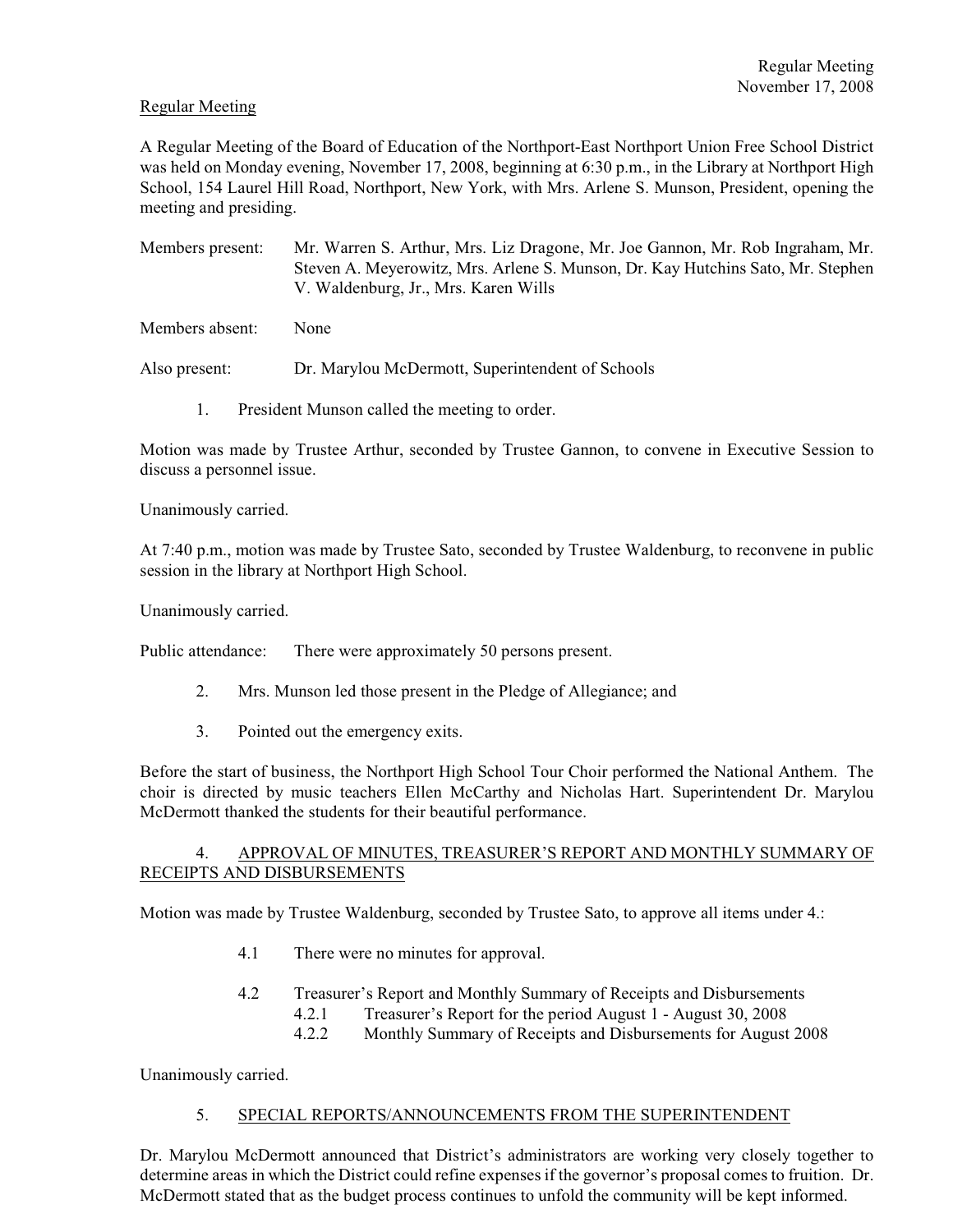Mr. Larry Blake, Interim Assistant Superintendent for Business, stated that the District has been well prepared in the area of energy efficiency and has completed many capital projects including upgrading windows, changing boilers, ballast, etc., and will continue to do so. Mr. Blake announced that the District is now planning to use LIPA and NYPA for an audit of the District's energy usage. Mr. Blake and Mr. Resca have been meeting with the Town of Huntington and a representative from LIPA suggested that, as an initial start of any kind of energy savings, an audit be done to look at where improvements can be made. Mr. Blake stated that the solar energy aspect will be on the front burner as it will provide some cost saving and also saving for environment. Mr. Blake stated that LIPA offers an educational program to students that ties into the use of solar panels.

# 5.1 Accomplishments of Staff and Students

5.1.1 Mr. Izzet Mergen, Director of Music Education K-12, introduced the Music Department Student of the Month, Andrew Cowie. Mr. Mergen announced that Andrew discovered his love of music when he started playing the clarinet at Bellerose Avenue Elementary School and after a year was chosen to play the Alto Saxophone. Andrew has performed in SCMEA/NYSCAME festivals for both saxophone and voice. Mr. Mergen stated that Andrew has achieved all six levels of NYSSMA on classical saxophone, jazz saxophone and voice and five levels on NYSSMA piano. Andrew has been awarded the opportunity to perform at the All-State Winter Conference in Rochester as a part of the Symphonic Band and is also a member of the Nassau-Suffolk Jazz Ensemble under the direction of Mr. William Katz. In May of 2007, Andrew was inducted into the Tri-M Music Honor Society and is currently President of the Northport Band, as well as octet leader for the High School Choir. Andrew plans to audition as a Jazz Performance major and ultimately intends to become a teacher.

The President of the Board and the Superintendent congratulated Andrew on his outstanding achievements and presented him with a commendation from the Board.

5.2 Music Education Instructional Initiatives

Mr. Mergen presented his report to the Board on instructional initiatives at the Pre-K, elementary, middle school and high school levels. Mr. Mergen stated that the music department continues to support the districtwide literacy objective, combined with the district-wide use of data initiative. Mr. Mergen introduced music teacher Maureen Makowski who demonstrated the ear training portfolios program which measures the student's ability to listen to pitch and then notate that pitch through the audiation and listening comprehension connection. Mr. Mergen introduced music teachers Stephanie Gralow and Mike Susinno who demonstrated how the students use SmartMusic at the band and orchestra levels. Mr. Mergen thanked students Oliva Sasso and Jack Maline for their participation in the demonstration.

Mr. Mergen stated that the music department continues its collaborative effort between the middle school and high school to promote the continued study of music. Northport High School Senior vocal soloist Tara Donnino performed Mozart's "Laudate Dominum." Ms. Donnino performed this in the spring and it enabled her to become a member of the All State Choir.

Mr. Mergen thanked the community and Board of Education for their continued support.

5.3 Report on Class Rank

Dr. McDermott stated that the topic of class rank is very important as it affects every student, and the discussion tonight is how it best serves all students.

Ms. Carol Anderson-Hoffmann, Assistant Superintendent for Instruction, stated that the class rank committee has been meeting since last school year, getting background information on class rank, and looking into all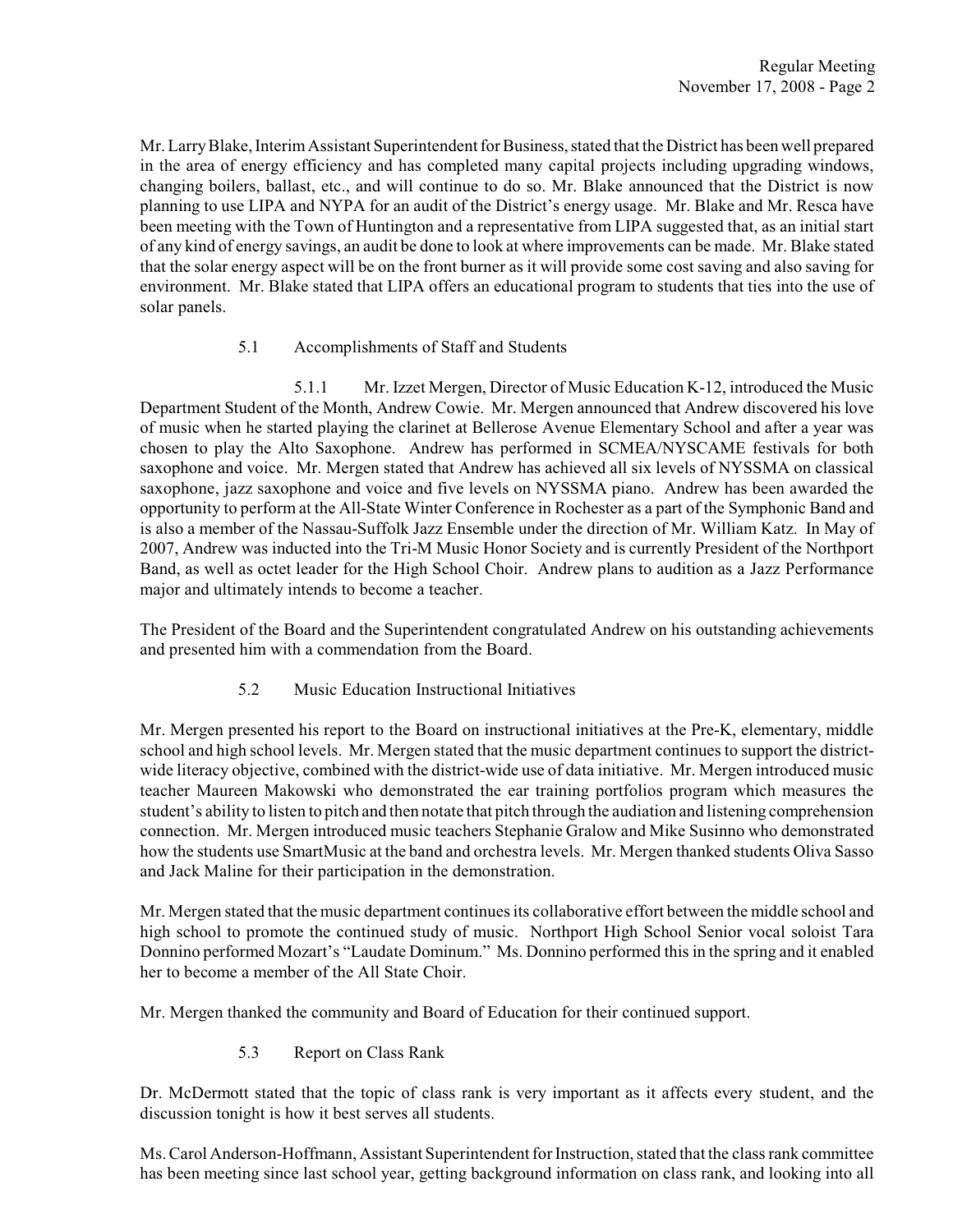options regarding class rank. Ms. Anderson-Hoffmann stated that the report that Ms. Lore will be presenting is for information only and that the ultimate objective is maximize class rank for all students so that they can be accepted into a college of their choice.

Ms. Cynthia Lore, Chairperson of Student Support Services, presented her report on class rank. Ms. Lore discussed what class rank is, how it is calculated, the weighting system at Northport High School, what courses are weighted, how surrounding districts use class rank, and the college application process. Ms. Lore stated that the goal is to put all students in their best light possible and create opportunities for them.

The Board President opened discussion up to the Board members. A Board member suggested that the committee should also include community members, teachers, parents and students to create a more well rounded committee. Several Board members stated that the class rank discussion was generated by parent concerns that the ranking system does not help all students get into the college of their choice, and that a new balanced model may be needed. A Board member stated that a concern was that students are not eligible for certain scholarships because of the ranking system and asked if there was an increase in scholarship money at schools that do not rank.

The Superintendent stated that information and date represented in this report is a stepping off point for discussion of class rank. Dr. McDermott stated that the District has an obligation to show off every student in the best light possible and that discussion will continue and include students and parents.

5.4 The President of the Board announced the upcoming Board of Education meetings: November 18<sup>th</sup> the Board will accept the Bond Proposition voting returns, December 1<sup>st</sup>, and December 15<sup>th</sup>, January  $12<sup>th</sup>$  and January  $26<sup>th</sup>$ , 2009.

5.5 The President of the Board appointed the following members to bring voting returns to the William J. Brosnan School (Election Headquarters) on November 18, 2008: Mrs. Wills, Fifth Avenue School, Mr. Meyerowitz, Dickinson Avenue School, and Mrs. Munson will report the returns from Election Headquarters.

### 6. COMMUNICATIONS

6.1 Email from Ms. Amy Rizzuto, received November 10, 2008, to Members of the Board, received November 10, 2008, re: reading support staff at elementary level.

Ms. Rizzuto addressed the Board and expressed her concern over the reading support staff ratio of teacher to student at the elementary levels. Ms. Rizzuto stated that because there isn't a full time reading teacher at her child's elementary school, her child is pulled out of math three days a week for the Wilson program and that is now impacting the child's math grade.

Dr. McDermott stated that she held a cabinet meeting this morning to discuss the reading program and the need to re-analyze it from a K-12 perspective. Dr. McDermott stated she is looking at the reading program from a global perspective.

Mr. John Lynch, Assistant Superintendent for Pupil Services, stated that the District has two full time Wilson teachers. The District is currently training ten teachers through a special education grant and the goal is to have three Wilson teachers in each building.

There was a brief discussion by the members of the Board and the Superintendent stated that she would look into reallocating time and staffing to maximize benefits to the students.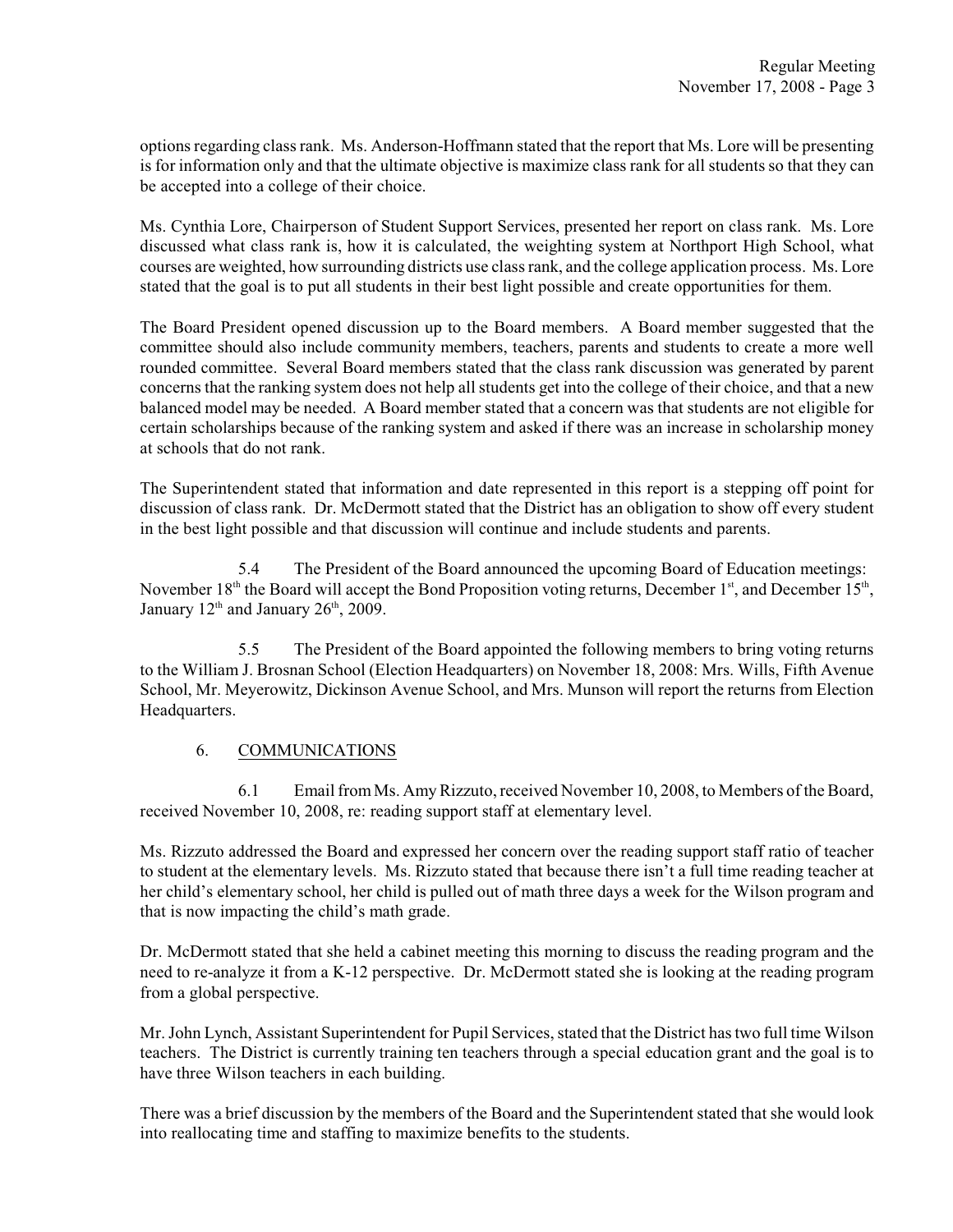## 7. PUBLIC PARTICIPATION

| Name | .)omment |
|------|----------|
|      |          |

Kevin McGrath Questioned the appropriation of the \$40,000 salary for the coordinator for Students for Resident 60,000 and stated that he felt it sets a very dangerous precedent as to where the salary cap is.

President Munson stated that the position of coordinator for Students for 60,000 has significantly changed from the original position in which the club received a stipend for its coordinator. There was a brief discussion by the Board with several board members stated that the club has evolved into a club with several hundred members and the coordinator position is a very challenging and demanding position.

Dr. McDermott stated that the District worked very hard in finding the right advisor. The dedicated and passionate students were craving a leader who would help them do the right thing for humanity and who was also dedicated to the cause.

### 8. SUPERINTENDENT'S REPORT, GENERAL - FOR BOARD ACTION

Motion was made by Trustee Meyerowitz, seconded by Trustee Waldenburg, to approve items 8.1.1 through 8.1.5 including Supplemental Schedule A (#18-25), Supplemental Schedule B (#10-13), and Supplemental Schedule D:

8.1 Personnel Schedules, each dated November 17, 2008, and each attached and made part of the official minutes:

| 8.1.1 | Schedule A | - Certified Staff (including Supplemental #18-25)         |
|-------|------------|-----------------------------------------------------------|
| 8.1.2 | Schedule B | - Non-Instructional Staff (including Supplemental #10-13) |
| 8.1.3 | Schedule C | - Salary Transfers                                        |
| 8.1.4 | Schedule D | - Extra Pay (including Supplemental D)                    |
| 8.1.5 | Schedule J | - Committee on Special Education                          |

Unanimously carried.

Motion was made by Trustee Meyerowitz, seconded by Trustee Gannon to approve item 8.1.6, Schedule L, #1-12, tabling #13-53 until November 18, 2008.

8.1.6 Schedule L - PDC UTN

Unanimously carried.

Motion was made by Trustee Meyerowitz, seconded by Trustee Sato, to approve item 8.2 and all items under  $9:$ 

8.2 Approving the following resolution:

"BE IT RESOLVED, that in accordance with Board Policy and State Regulation, the Board of Education approve the appointment of Nancy Lederman to serve as Impartial Hearing Officer for the purpose of conducting an impartial hearing in accord with Policy 4321, Program for Students with Disabilities Under IDEA<sup>"</sup>